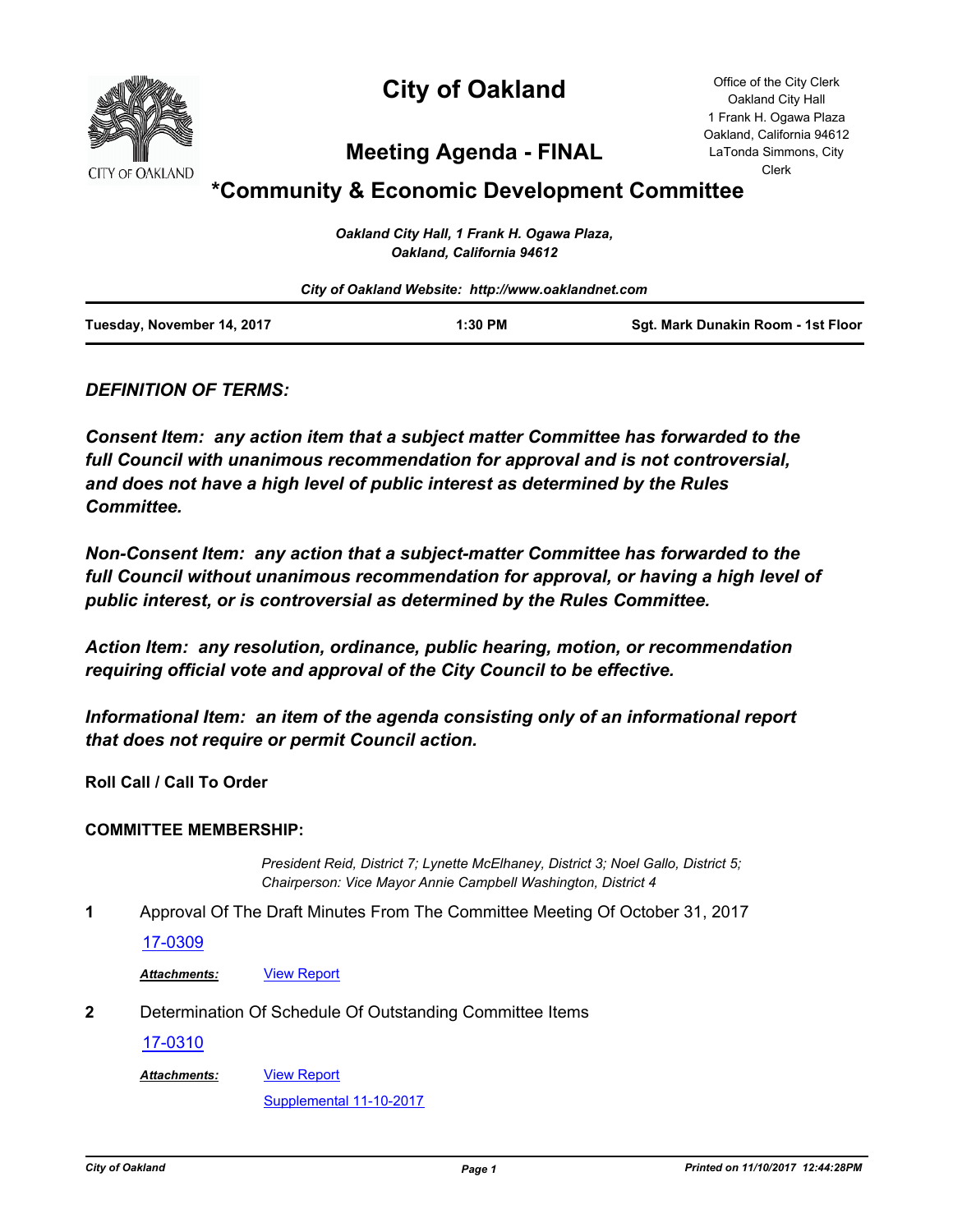Subject: Interim Development Controls For Area Surrounding Proposed Location Of A New Ballpark **3**

From: President Pro Tem Guillén

Recommendation: Adopt An Ordinance As Recommended By The City Planning Commission, Amending The Oakland Planning And Subdivision Codes To Include Special Regulations For Public Notification; Building Demolitions; Building Conversions; And New Development In The Area Defined By Franklin Street To The West; 14th Street, Lake Merritt, And Foothill Boulevard To The North; 14th Avenue To The East; And Interstate 880 To The South; And Make Appropriate California Environmental Quality Act **Determinations** 

[17-0219](http://oakland.legistar.com/gateway.aspx?m=l&id=/matter.aspx?key=28167)

*Sponsors:* Guillén

*Attachments:* [View Report](http://oakland.legistar.com/gateway.aspx?M=F&ID=1de4dfd8-8182-4ce9-a534-f9b8fa20673b.pdf)

*Legislative History* 

| 10/5/17  | *Rules & Legislation<br>Committee | Scheduled to the *Community & Economic<br>Development Committee<br>Staff read a title change into record and requested that the item be heard at the<br>November 14, 2017 Community and Economic Development Committee |
|----------|-----------------------------------|------------------------------------------------------------------------------------------------------------------------------------------------------------------------------------------------------------------------|
| 10/26/17 | *Rules & Legislation<br>Committee | Scheduled to the *Community & Economic<br>Development Committee                                                                                                                                                        |

- Subject: Resolution Of Intention: Montclair Business Improvement District **4**
	- From: Economic Workforce Development Recommendation: Adopt A Resolution Of Intention To Levy An Annual Assessment For Fiscal Year 2018-2019 For The Montclair Business Improvement District, Approving The Annual Report Of The Montclair Business Improvement District Advisory Board, And Scheduling A Public Hearing For December 12, 2017

## [17-0287](http://oakland.legistar.com/gateway.aspx?m=l&id=/matter.aspx?key=28235)

*Sponsors:* Economic & Workforce Development Department

*Attachments:* [View Report](http://oakland.legistar.com/gateway.aspx?M=F&ID=09d95415-e8f3-4e3d-bec7-6a4dac8b188a.pdf)

*Legislative History* 

10/26/17 \*Rules & Legislation **Committee** 

Scheduled to the \*Community & Economic Development Committee

Subject: Resolution of Intention: Rockridge Business Improvement District **5**

From: Economic Workforce Development Department Recommendation: Adopt A Resolution Of Intention To Levy An Annual Assessment For Fiscal Year 2018-2019 For The Rockridge Business Improvement District, Approving The Annual Report Of The Rockridge Business Improvement District Advisory Board, And Scheduling A Public Hearing For December 12, 2017 [17-0286](http://oakland.legistar.com/gateway.aspx?m=l&id=/matter.aspx?key=28234)

*Attachments:* [View Report](http://oakland.legistar.com/gateway.aspx?M=F&ID=72161a89-38ba-4175-a040-d5d8e8e76e7d.pdf)

*Legislative History*